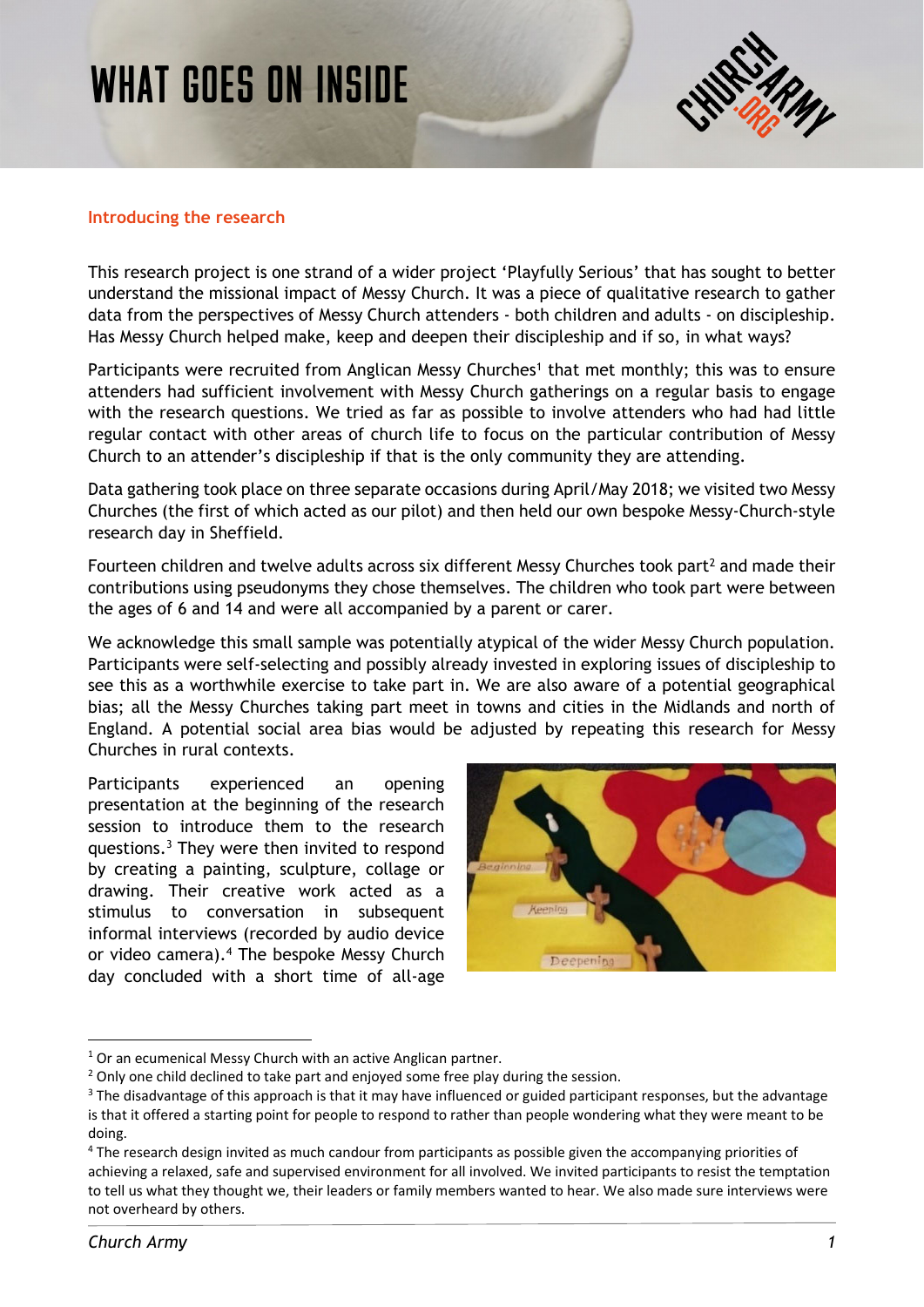worship and a sit-down lunch of hot dogs, jacket potatoes and ice cream.

This paper presents findings from the research data followed by methodological observations in the supplementary appendix.

**Finding no. 1: When discipleship was defined as a lifelong journey of following Jesus, half of the attenders said Messy Church had started them on this journey.** 

Discipleship is a complex and sometimes bewildering term<sup>5</sup>, not always accessible by those on the fringes of church or new to faith.

The initial presentation<sup>6</sup> (the photo on page 1) described Messy Church through its five values all-age, creativity, celebration, hospitality and Christ-centred. Then a path was laid out as a symbol with the accompanying words, "*When we decide to follow Jesus, some people say it is like going on a journey. It's like walking with Jesus on a journey, learning his stories, talking with him and learning to be like him.*"

We described 'beginning' to follow Jesus as something *"some people decide to start doing in an*  instant, whereas for others it happens gradually. Either way, it's as though he calls us even *though we may not hear his voice out loud.*"

In their answers to the question "*Did Messy Church begin the journey of following Jesus in your life and if so, in what ways?*", we noted among adults:

- Understanding discipleship as following Jesus through your life resonated with adult participants. Some adults asked if they could take photos of the initial presentation.
- A few adults said they *had* begun following Jesus at Messy Church, explaining their lack of knowledge about the Christian faith before attending. These adults expressed their intention to attend Messy Church on a regular basis.
- A few adults talked of their faith "beginning again" through Messy Church, citing reasons of getting involved again in a previous or new church after a break, because Messy Church was a place they and their families could be themselves and/or being asked to take on a role within Messy Church.

Among the under 16s, we noted:

 Understanding discipleship as following Jesus through your life seemed to resonate with child participants.

*"Yes, [Messy Church began our journey] because we didn't know much about it before. We've never really come to church before…we started coming because of [someone on team] and now we never miss…" Sally, Adult* 



 <sup>5</sup> See our research paper on Defining Discipleship available at churcharmy.org/playfullyserious

<sup>&</sup>lt;sup>6</sup> A video of the presentation is available on request.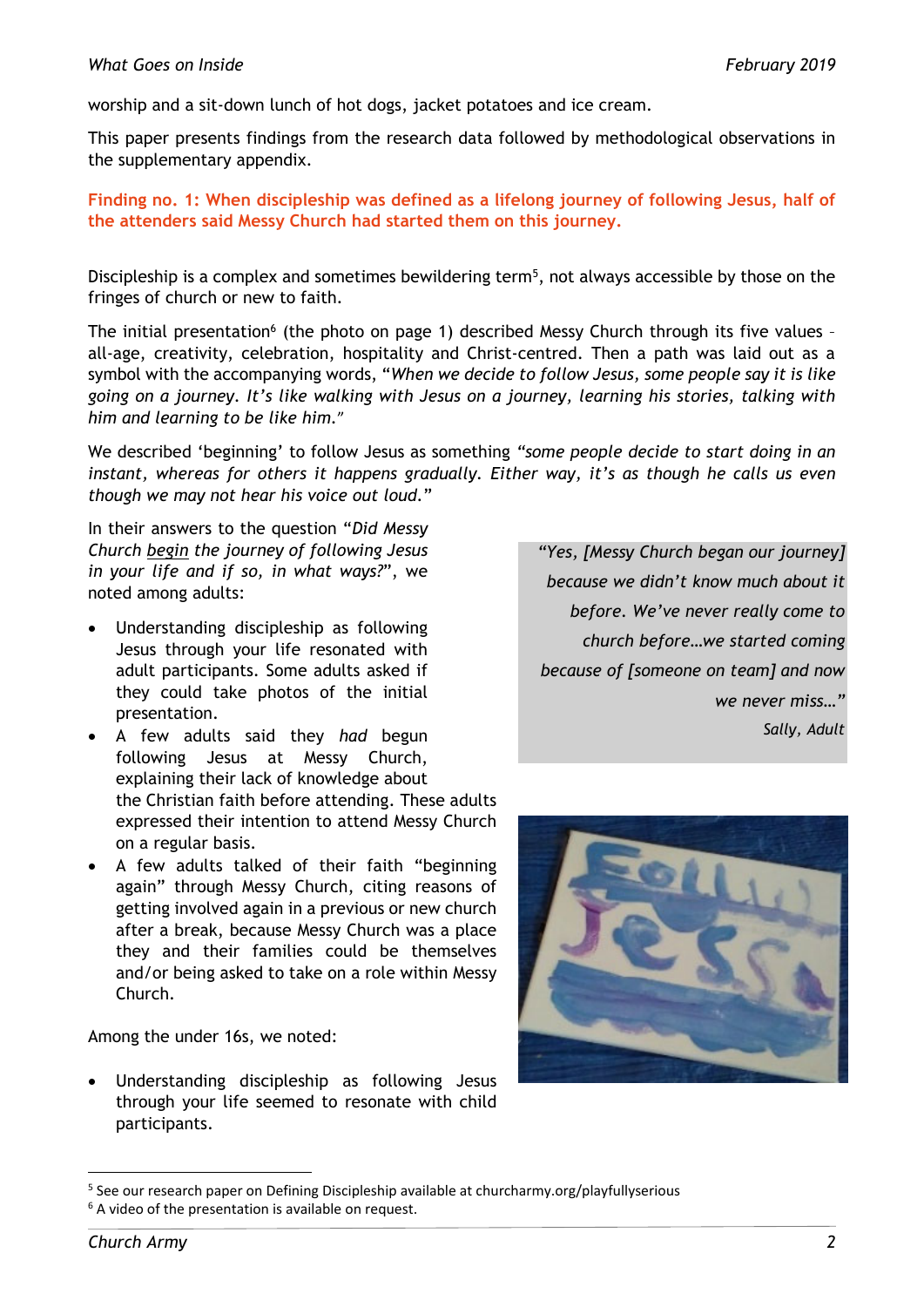- Most under 16s said Messy Church had begun their journey.<sup>7</sup>
- Reasons included: learning about Jesus, doing 'nice' things like crafts and activities and for one teenager, the sense that their faith had always been there but "not truly been there" until Messy Church.

Several comments from both adults and children reflected that Messy Church is creating an opportunity for children to invite their non-churched friends into an environment that introduces them to the Christian faith in a fun way.

**Finding no. 2: When discipleship was defined as a lifelong journey of following Jesus, most attenders perceived Messy Church as keeping them on this journey.**

The opening presentation explained 'keeping' or 'staying' on the journey of following Jesus like this: "*When we decide to keep* 

*walking with Jesus, we begin to see things we've never seen before and do things we've never done before. It's not always easy. We have lots of questions but something keeps us going. Some say that when life gets really hard, it's almost as if Jesus carries us."*

In the responses to the question *"Has Messy Church kept you on the journey of following Jesus in your life and if so, in what ways?"*, we noted among adults:

- Almost all adults said Messy Church had kept them on their journey of following Jesus.
- Reasons included: the opportunity to hear the teachings of Jesus in accessible ways and feeling accepted and encouraged in their faith. The atmosphere at Messy Church was often described as 'fun' and 'joyful' and like being among family or friends.
- A few adults talked about the challenges of worshipping as a family at traditional church services and the relative ease of seeing their children and their friends attending Messy Church regularly and with enthusiasm.
- A few adult attenders who were hesitant about whether they had begun to follow Jesus, still engaged with the question. They saw their attendance at Messy Church as a way they've 'kept' *learning* about Jesus.8

We noted among the under 16s:

- A few of the older under 16s gave answers similar in length and detail to the adults, reflecting on the sense of hope Messy Church gives them as well as the opportunity to be together and talk with others.
- Some children answered this question by *describing* what they did at a Messy Church gathering but often with a great deal of enthusiasm.
- A few children seemed to make the link between what they were learning and *how* they were learning; it was a positive learning experience because of fun, creative activities and the sense of being with friends.

*"…if people don't really know Jesus or they don't follow him, it's a sign to say about Jesus and if you want you can follow him." Candy, age 9* 



 $^7$  One eleven-year-old said she already followed Jesus. Two children said they weren't sure they had started following Jesus.

 $^8$  This could be seen as a positive or a negative - an opportunity for further research into what keeps them happy to learn about Jesus even if they're not sure they want to follow him.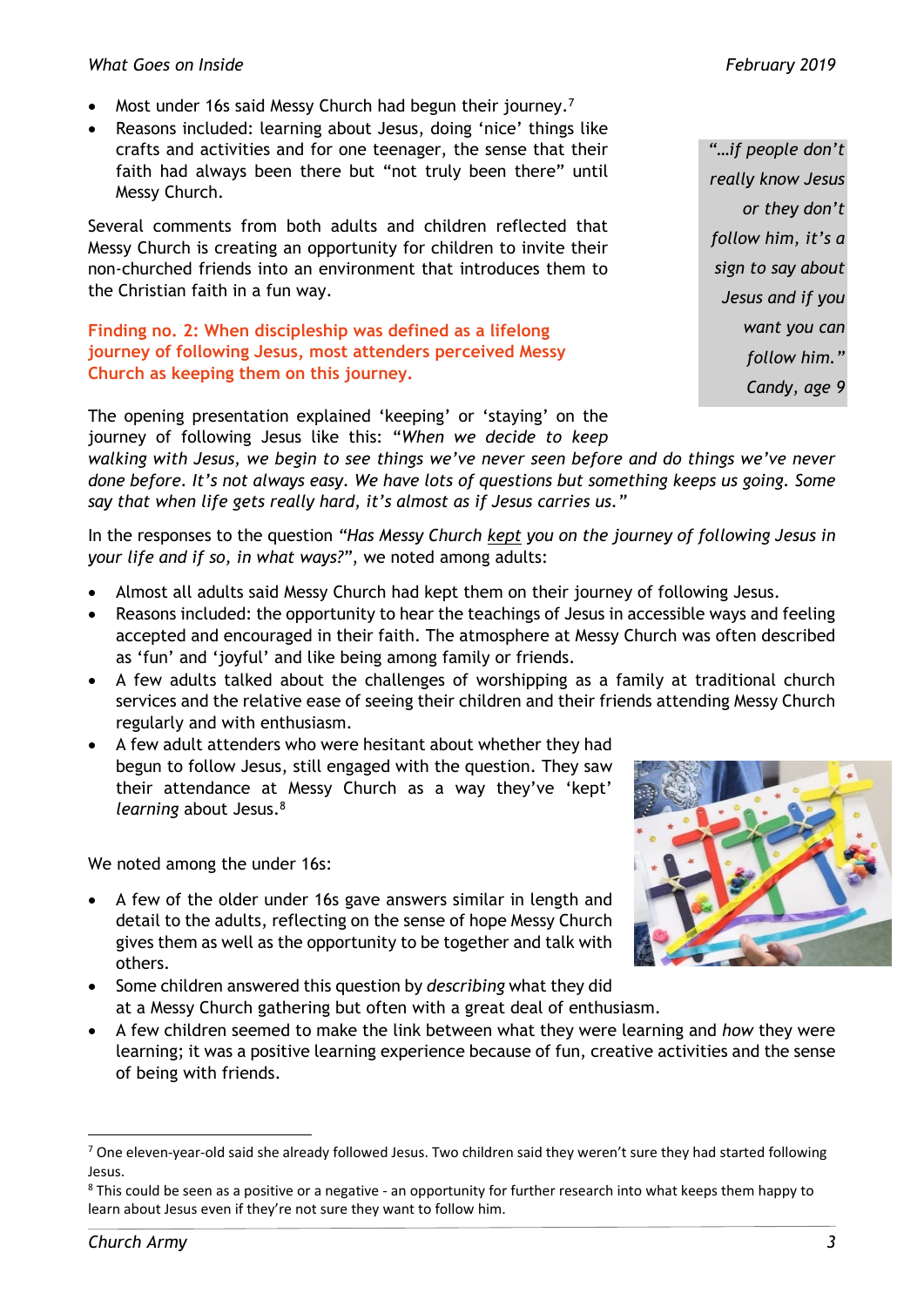#### *What Goes on Inside February 2019*

In interviews with adults, we asked a supplementary question "*How does Messy Church help you and your children follow Jesus in everyday life?*" This question is less open9, but answers provided further detail to accompany the 'keep' and 'deep' questions.

**Finding no. 3: Many children found it difficult to engage with the concept of deepening faith, but adults new to faith mentioned the support Messy Church gave them through tough times in their lives.** 

In the opening presentation, we introduced 'deepening' in the following way: *"We decide more and more to follow his teaching and live in a different way to people who do not follow Jesus. This kind of journey doesn't come to an end – it goes on and on for the whole of your life and it changes the whole of your life."*

In response to the interview question "*Has Messy Church deepened your journey of following Jesus and if so, in what ways?"*, we noted among adults:

- Most adults said Messy Church had deepened their faith, but the reasons given to the "in what ways" part of the question varied according to whether they had begun their journey before or during Messy Church.
- For adults who had begun following Jesus prior to Messy Church, ways that Messy Church had deepened their faith included: listening to children and preparing to teach children about faith deepened their own; working out how, as adults, to apply faith to everyday life – in order to help the children understand – had helped them too.

*"My picture is based on the salvation grace, that kind of thing, so you've got sort of the sin there, Christ's blood – your growth as a Christian, then you sort of move onto baptism and then Jesus is like the top of it all… and we're sort of the people working through." Skye, adult* 

*"I…very much want to work with the children and what the children are saying… it's taken me deeper in just understanding where people are coming from but the way God is using me…having to rely on his strength…[is] setting me free." Mrs Bean, adult* 

*"The team are all really lovely...it's my calm place even when it's crazy. I feel safe." Sally, adult* 

- The few adults who said they had begun their journey with Messy Church answered this 'deepen' question by talking about the ways in which Messy Church supported them through tough times such as poor mental health and family bereavements.
- From what was shared, it didn't seem to be the vicar who had helped attenders through difficult times; it was primarily other helpers and adult attenders.

We noted among the under 16s:

<sup>&</sup>lt;sup>9</sup> Presupposing that Messy Church does help them and their children follow Jesus in day-to-day life.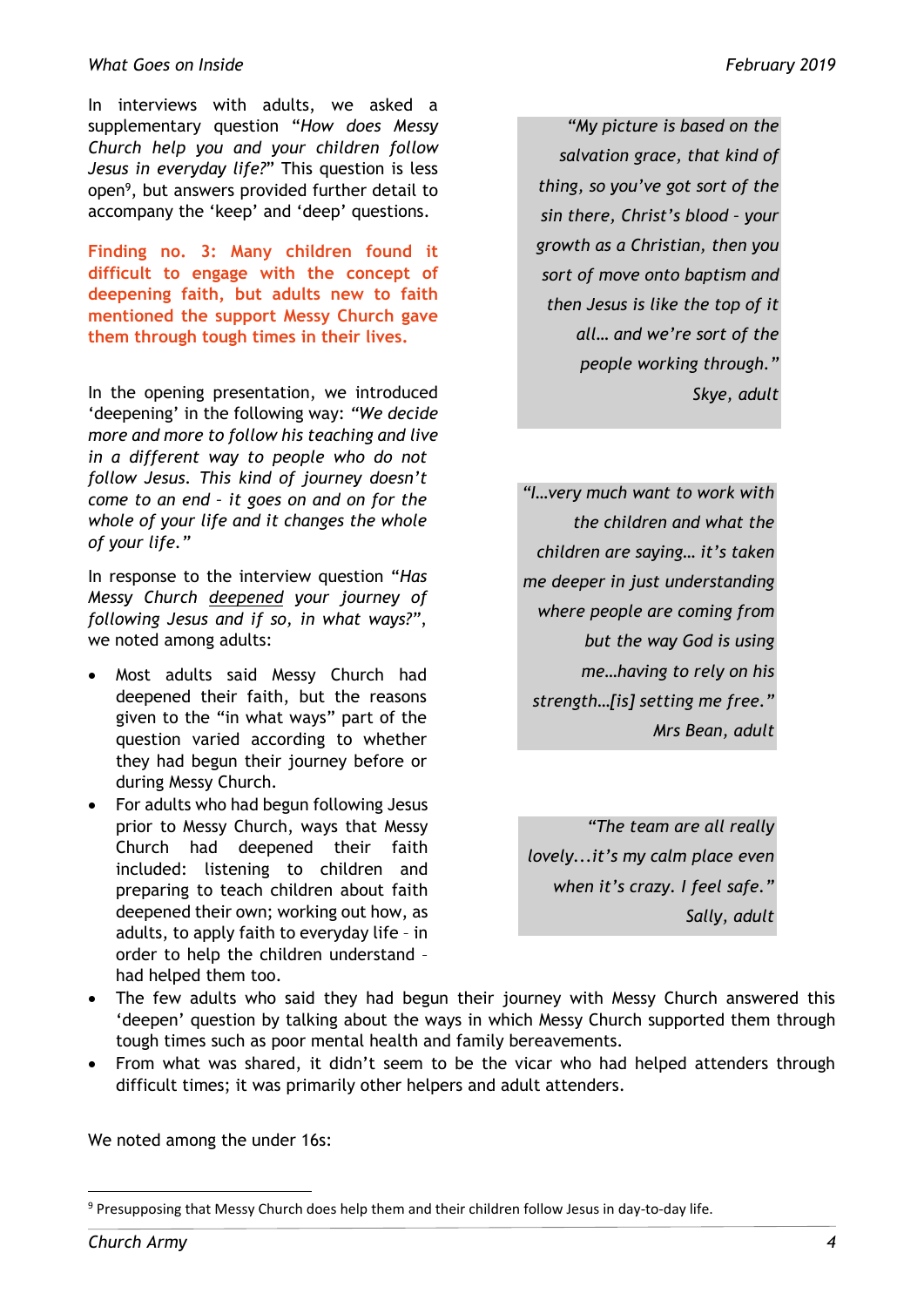- The younger children didn't engage much with the 'deepen' question on their own. Most said 'no' or 'I don't know'.
- A few of the older children talked of how the chance to ask difficult questions and understand more about the Christian faith at Messy Church was a way their faith had deepened.
- In other answers about life day-to-day, we were told by adults that Messy Church helped a few children pray by themselves at home. Another two adults talked of Messy Church helping children become more loving to one another. One adult talked about the way Messy Church has helped her family think about the practical help they can offer others in need.

Throughout all the interviews with adults and older children, we noted that although adjectives such as engaging, lovely, joyful, affirming, wonderful, calming and fun were frequently used to describe experiences of Messy Church, many also said Messy Church had been a



place/space to be honest, share doubts and anxieties and be listened to, helped and encouraged.

# **Finding no. 4: Messy Church gives attenders more time and energy for learning than a traditional Sunday service.**

As researchers, we began this research with an assumption that, as most Messy Churches meet monthly, this less-than-weekly pattern of gathering may be a hurdle in helping attenders follow Jesus.

This assumption arose out of the literature as well as our accompanying survey work with Messy Church leaders. On being asked to name some of the key hurdles in developing discipleship, leaders perceived the limits of one Messy Church gathering to do everything, the busyness of leaders and the busyness of family life as challenges.

The attenders' perspectives on this surprised us; their comments focused on the more helpful, enriching ways that learning occurs within Messy Church compared with their experiences at more traditional Sunday morning services.<sup>10</sup>

*"I'm painting a forest…the journey through things…My craft is about the journey of being faithful to God…like you're walking through a forest and you're camping out for the night." Panda, age 9* 

We noted:

- 'Learning about' seemed to be closely linked with 'following Jesus' in many attenders' answers.
- Learning was always experienced as something positive often described as 'fun'.
- Some attenders identified the link between activity/creativity and learning, noting the limitations of a more passive style of learning in their Sunday morning experience.
- The older children preferred the simplicity of the younger children's teaching.
- Many adults said Messy Church helped them talk about faith with their children at home following on from the learning activities they'd engaged in together.

  $10$  It wasn't easy to recruit participants who had no experience of Sunday morning services but, apart from one adult, all participants said Messy Church was their main or primary place of belonging in church life.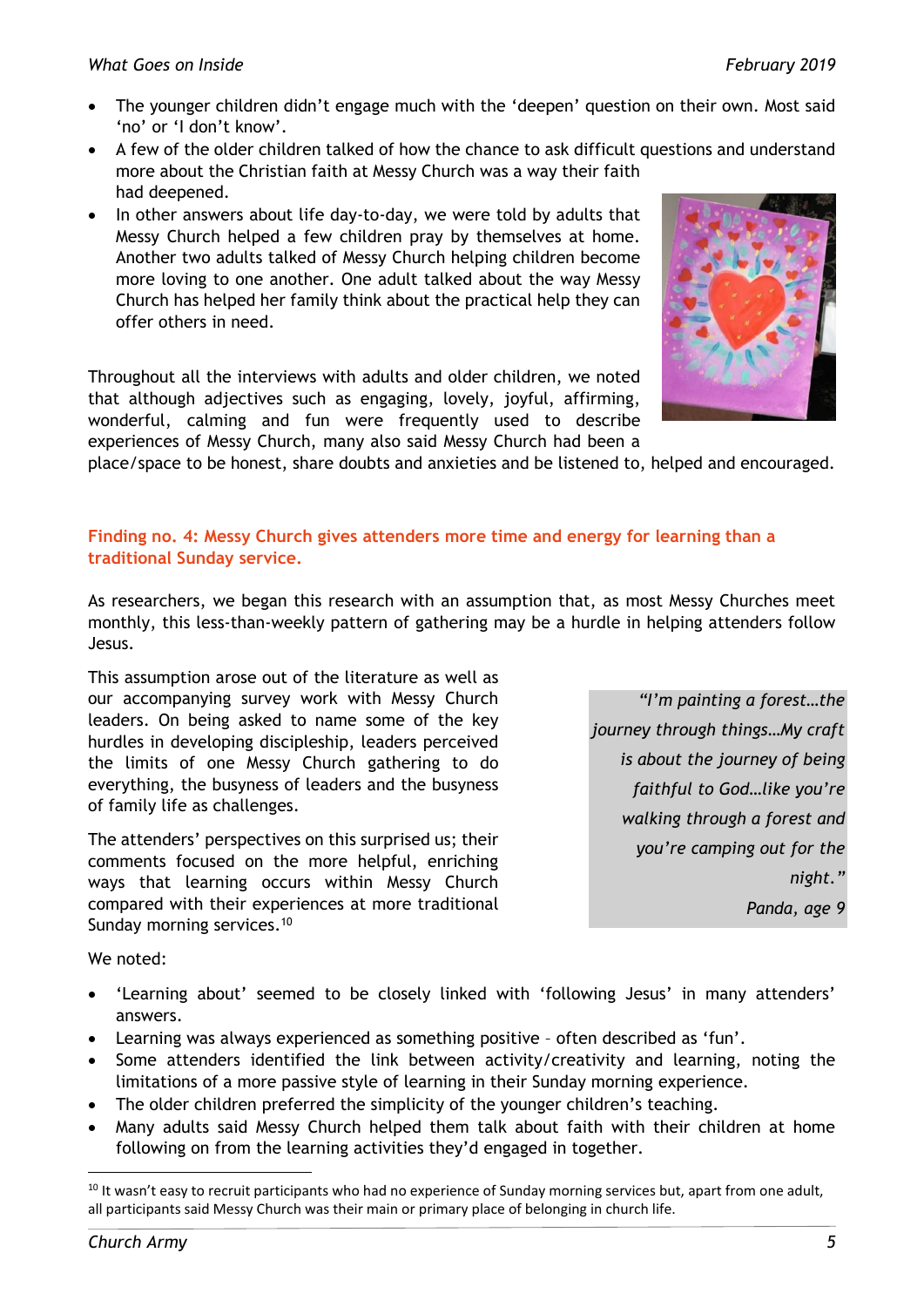- A few adults commented on how much they appreciated the chance Messy Church gave their children to interact with other parents who were on the journey of following Jesus with their families.
- Some adults (without small children) expressed a sense that they didn't 'fit' or feel normal in a traditional church service, whereas Messy Church helped them feel as though they belonged.

*"It's deepening learning…it's so much more practical…that very practical aspect of making mistakes and drawing comparisons with your own life through stories, maybe than I guess in comparison to a more structured service. There's not necessarily that time for exploration and application." Heidi, adult* 

**Finding no. 5: Attenders drew on God's creation to express their journey of following Jesus.** 

Those who have researched children's spirituality document the relationship that some children have with the natural world.<sup>11</sup> At first glance, children talking about animals when discussing faith might seem a bit twee to adults. Whether it is part of their instinct to be care-givers, looking after the environment or part of their imagination and play, it appears to be more normal for them.

The opening presentation may have biased responses towards nature by choosing the colour green to represent the path of walking with Jesus on a lifelong journey.12

However, we noted:

- An energy among research participants when using aspects of nature to describe their journey of following Jesus.
- The adult/child pairings working together chose to explore the link between Messy Church and following Jesus through nature.13
- Some of the 'made-up' names<sup>14</sup> the children chose (and a few of the adults) were related to nature.



*"When you do Messy Church it's like totally different to the rest of the services and it just sort of gives that 'yeah, I do need to grow…I've got a whole life to live…'" Skye, adult* 

<sup>11</sup> Hay & Nye (2006) *The Spirit of the Child* London Jessica Kingsley Publishers pp. 116‐117.

<sup>&</sup>lt;sup>12</sup> But this was the only reference to nature in the presentation.

 $13$  A few of the children were happy to take part but wanted to work with their parents to create a joint piece of art.  $14$  To protect the confidentiality of research participants we asked them to choose pseudonyms.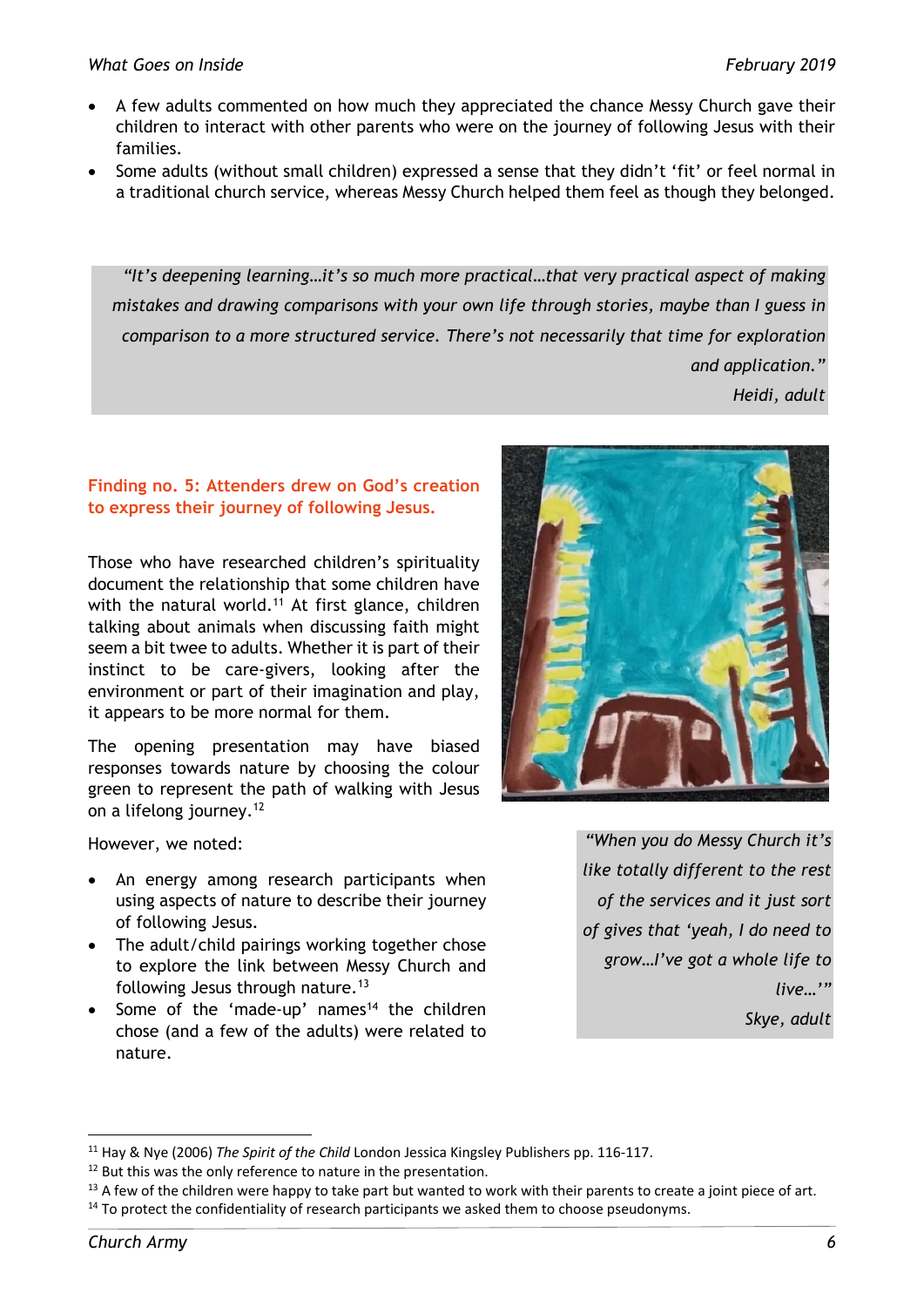*"… we talked about growth and journeying with Jesus and continuing that journey was the leaves, wasn't it?" Ruth, adult* 

*"Yeah. And then the blossom is they have a deep relationship with Jesus." Rebecca, age 11* 

## **Finding no. 6: Some adult participants seemed more at ease expressing their own faith journey by talking about what they did with their children.**

From our own experience, our team are familiar with the comment that nurturing children's faith often deepens an adult leader's own faith; planning, preparing, thinking how best to explain complex things at a child's level and listening to their responses can be unexpectedly enriching.

What was more surprising was the number of adult attenders who tended towards *first* describing their own faith journey from the perspective of a parent or from a family perspective (rather than as an individual).



*"…walking with Jesus is a celebration. I drew a picture of walking with Jesus and [I also made] a cat because she likes walking with Jesus too." Catninja, age 8* 



Parents' and carers' devotion for their children's spiritual growth was very obvious. It is difficult to know whether adults *assumed* we were more interested in their children's journeys of following Jesus or whether the intensity of parenting makes it difficult to reflect on following Jesus as an individual, aside from roles or relationships in this particular life stage.

We noted:

- Many adults talked about the practical/social dynamics that arise from the considerable time they spend with their children. Messy Church helps this to be quality time and sometimes nurtures more caring relationships.
- A few adults commented on the importance of Messy Church in giving their children their own space, a place in church to belong and explore faith in a way that interests them.
- One couple felt strongly that Messy Church was fulfilling a need for them that was no longer provided through their children's school. They wanted their children to learn about the Christian faith and the true meaning of Christmas and Easter.15

<sup>&</sup>lt;sup>15</sup> Without a nativity play being made into a comedy.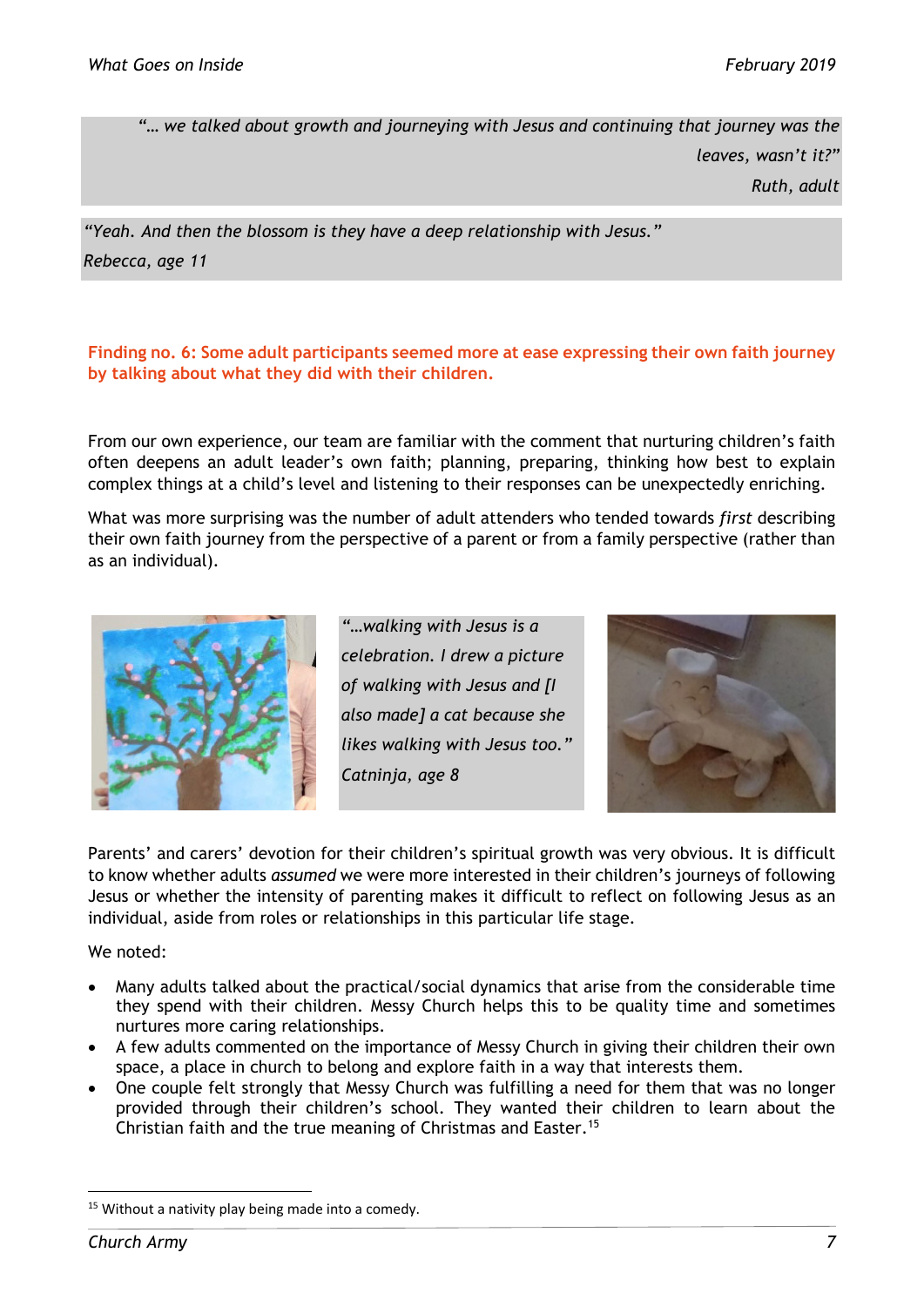• Some comments from adults seemed to imply that simply seeing your children's faith develop (or the children's faith in your Messy Church develop) strengthens and enriches your own.

*"My craft is a basic standard picture of a family, with a love-heart, and to me it resembles my childhood…we grew up in a very religious family, five days a week at church…too much…I'm here [at Messy Church] for my children…I'm determined not to have it pushed down their throats but [this] drip [feeds] a little bit about Jesus' life and the Bible on a level for them because I don't want 'em to have what I had. …[Day-to-day, Messy Church helps us…] be a bit kinder as a family…more loving as a family." Tilly, adult* 



# **Exploring potential learning points for Messy Church leaders**

| <b>Findings 1-6</b> |                                                                                                                                                                                                               | <b>Learning points</b>                                                                                                                                                                                                                                                                                                                                                                                                                                                                                                                                                                                                                                                                                                                                                                                                                           |  |  |
|---------------------|---------------------------------------------------------------------------------------------------------------------------------------------------------------------------------------------------------------|--------------------------------------------------------------------------------------------------------------------------------------------------------------------------------------------------------------------------------------------------------------------------------------------------------------------------------------------------------------------------------------------------------------------------------------------------------------------------------------------------------------------------------------------------------------------------------------------------------------------------------------------------------------------------------------------------------------------------------------------------------------------------------------------------------------------------------------------------|--|--|
| 1                   | When discipleship was defined as a<br>lifelong journey of following Jesus,<br>half of the attenders said Messy<br>Church had started them on this<br>journey.                                                 | Understanding discipleship as "the journey of following<br>$\bullet$<br>Jesus throughout the whole of your life" resonated with our<br>attenders, but find a way to explain it that suits your own<br>Messy Church context.<br>We suspect de-mystifying the term 'discipleship' for leaders<br>$\bullet$<br>and attenders is a helpful a starting point.                                                                                                                                                                                                                                                                                                                                                                                                                                                                                         |  |  |
| $\overline{2}$      | Most attenders perceived Messy<br>Church as keeping them on the<br>journey of following Jesus.                                                                                                                | Take heart that Messy Church played an important part in<br>$\bullet$<br>'keeping' the majority of both adults and children on their<br>journey of following Jesus.                                                                                                                                                                                                                                                                                                                                                                                                                                                                                                                                                                                                                                                                              |  |  |
| 3                   | Many children found it difficult to<br>engage with the<br>concept<br>οf<br>deepening faith, but adults new to<br>faith mentioned the support Messy<br>Church gave them through tough<br>times in their lives. | Look for activity ideas/resources that explore what a<br>$\bullet$<br>deeper, lifelong faith in Jesus looks like in practice. Children<br>may not have reached that stage yet, but giving time to<br>exploring the idea gives them a frame of reference for the<br>future.<br>Perhaps sharing stories of well-known (and locally known)<br>$\bullet$<br>contemporary Christians who model deeper faith might be<br>helpful.<br>Encourage your team to see their role as not just practical<br>$\bullet$<br>but a chance for them to offer friendship and support.<br>Maximise opportunities for pastoral care even if it's a<br>$\bullet$<br>listening ear to begin with.<br>In some contexts, offering some pastoral or chaplain type<br>$\bullet$<br>training could help so the team feel equipped to help<br>families during difficult times. |  |  |
| 4                   | Messy Church gives attenders more<br>time and energy for learning than<br>a traditional Sunday service.                                                                                                       | Quality may be more important than quantity.<br>$\bullet$<br>If there is a choice, make Messy Churches the best they can<br>$\bullet$<br>be rather than increasing the frequency of meeting                                                                                                                                                                                                                                                                                                                                                                                                                                                                                                                                                                                                                                                      |  |  |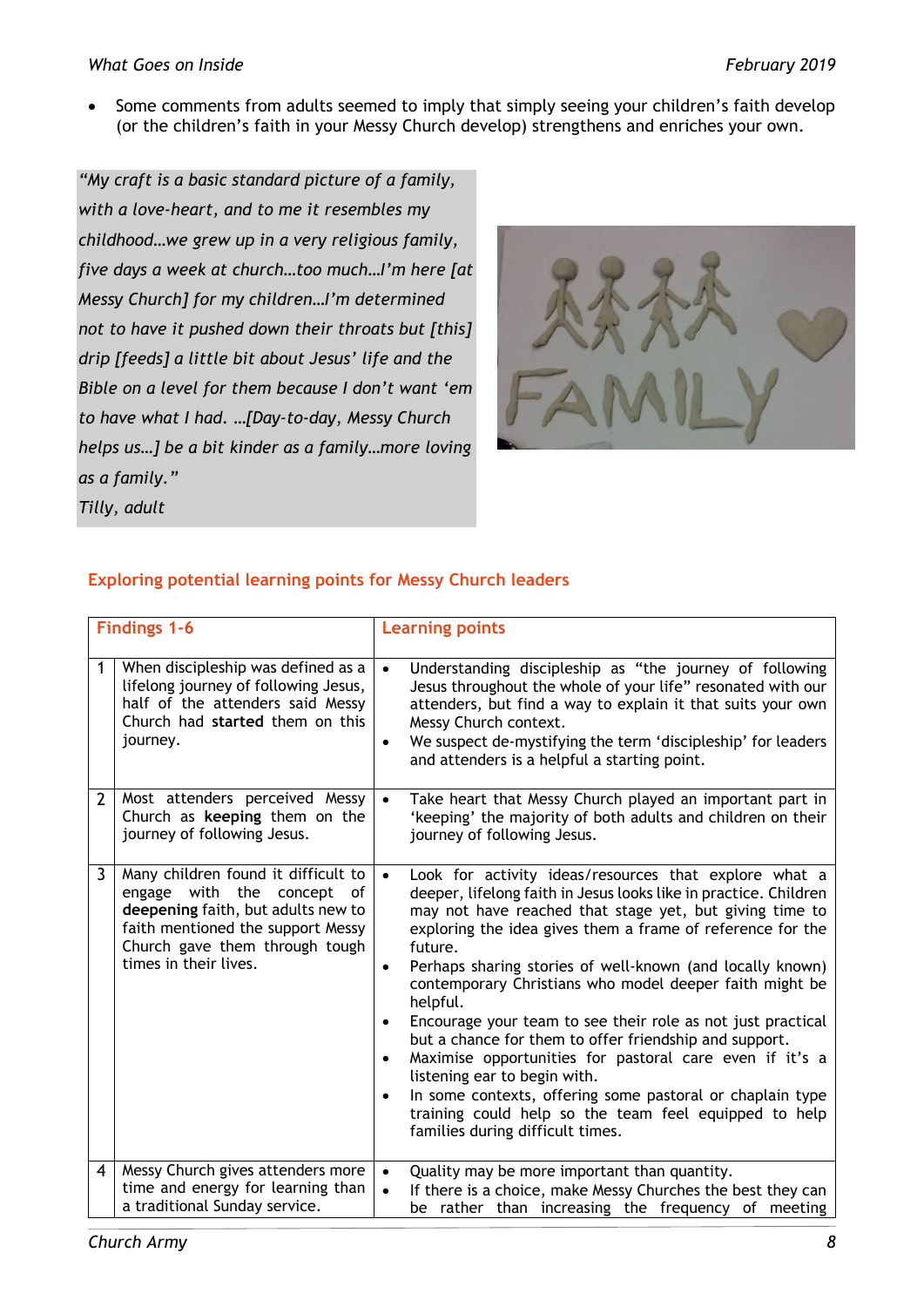|    |                                                                                                                                             | (especially if it means quality might be compromised in<br>meeting more regularly).<br>Have your team gently ask attenders in passing what they've<br>learned about faith through Messy Church. Reflect as a team<br>on how learning happens best.                                                                                                                                                                  |
|----|---------------------------------------------------------------------------------------------------------------------------------------------|---------------------------------------------------------------------------------------------------------------------------------------------------------------------------------------------------------------------------------------------------------------------------------------------------------------------------------------------------------------------------------------------------------------------|
| 5. | Attenders drew on God's creation<br>express their journey<br>0f<br>to<br>following Jesus.                                                   | Continue to explore spiritual resources that might support<br>attenders at Messy Church who find connections between<br>their faith and nature. Explore Messy Pilgrimage and Forest<br>Church ideas, as well as creating new ones.<br>Don't ignore or dismiss the way children sometimes express<br>their spirituality through the natural world. Try and watch<br>for God at work in their lives in these moments. |
| 6  | Some adult participants seemed<br>more at ease expressing their own<br>faith journey by talking about what<br>they did with their children. | Support adults in their devotion to their children's<br>spirituality.<br>At the same time, encourage them to explore and have their<br>'eyes opened' to look for more for themselves on their own<br>journey.                                                                                                                                                                                                       |

#### **Conclusions from the data**

Many sources confirm that the Messy Church model has proved a remarkable type of fresh expression of Church for its reproducibility, manageability, 'staying power' (in terms of church trends) and its ability to connect with those of non-churched backgrounds. We can entirely understand the urgency to address the question asked by many, "*Can Messy Church disciple people?*", and applaud the humility of Messy Church leaders being open to the overall answer being either yes or no.

However, from the experience of this research project, we suspect that this particular question is too simple. A 'blanket' yes or no is not possible, nor is it useful in the same way that asking "Can joining the church choir disciple people?" or "Can attending a church away day disciple people?" is not very useful. For some people, the answer is yes. For others, the answer is no.

We suggest seeking to answer the related question of "*How* can Messy Church disciple people?" is more helpful. From our time spent listening to this group of children and adults, encountering their craft work and observing the overall process, we wish to draw attention to three main conclusions:

- Find ways to explain the term discipleship that suits your own Messy Church context and actively encourage opportunities for adults and children to share something about their 'inner lives' in safe, appropriate ways.
- Maximise opportunities for pastoral care, even if it's a listening ear to begin with, as care and support during 'tough times' was mentioned as ways that adult attender faith sometimes deepened.
- These attenders' responses suggest that the quality of what happens within Messy Church is more important than the quantity of gatherings.

**Our sincere thanks to all our participants for taking part in this research.**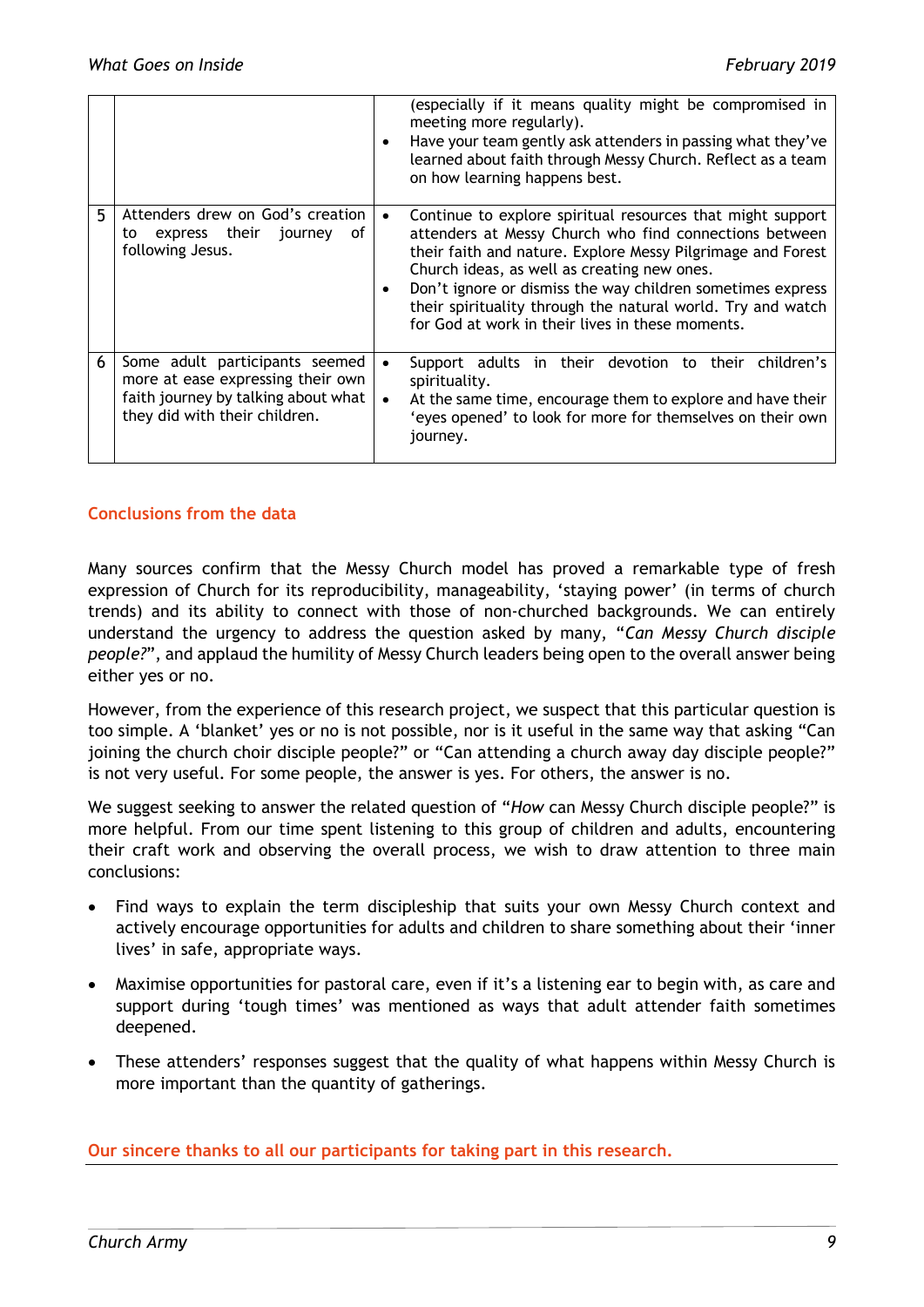## **Appendix: Observations from methodology**

**These methodological observations are extra findings in addition to the main 6 findings.** 

## **Observation 7: There were challenges in recruiting attenders but, when we did, their stories and reflections were incredibly rich and heartfelt.**

As researchers, inviting attenders to express their thoughts and feelings through artwork as well as interview worked well. Art seemed an appropriate form, given Messy Church's named value of creativity and the extent to which the phenomenon is known by its visual branding.16 Working in this kind of medium also helped us with the challenges of non-verbal communication<sup>17</sup> from a few of our younger research participants as well as the delicate issue of not wanting to be seen to have any 'power' or 'status' above research participants as far as possible.

Most importantly, using painting, clay and collage materials was an easier form or medium to begin to get beneath what one can see with the naked eye and explore emotional and spiritual issues that can be difficult to articulate in everyday conversation.18

*"…accessing church again…[my roots of faith] blossomed into something that was still growing…I wanted a spiral effect [in my sculpture to express] the complexity of things that you don't see inside as well as kind of the idea of flourishing at the top." Heidi, adult* 

In exploring something of attenders' experiences, we noted:

- Some practical challenges in gathering research participants but the overriding sense of positivity from those taking part on the day.
- The overall concentration of engagement in the task and the thought and care that went into the artwork.



 Emotional responses in the artwork and in the interviews. A few adults were a bit 'teary' in reflecting on the way Messy Church had helped them.

18 Banks (2007) p. 52.

 16 Banks (2007) *Using Visual Data in Qualitative Research* London SAGE p. 97.

 $17$  Many aspects of our spiritual lives are experienced and expressed non-verbally: depression, grief, laughter, anxiety, peace, love and death. People of all ages need spaces to explore spirituality in non-verbal ways to help internalise what they are learning. Berryman (2012) *The Complete Guide to Godly Play: Volume 1* New York, Morehouse Education pp. 116 & 117.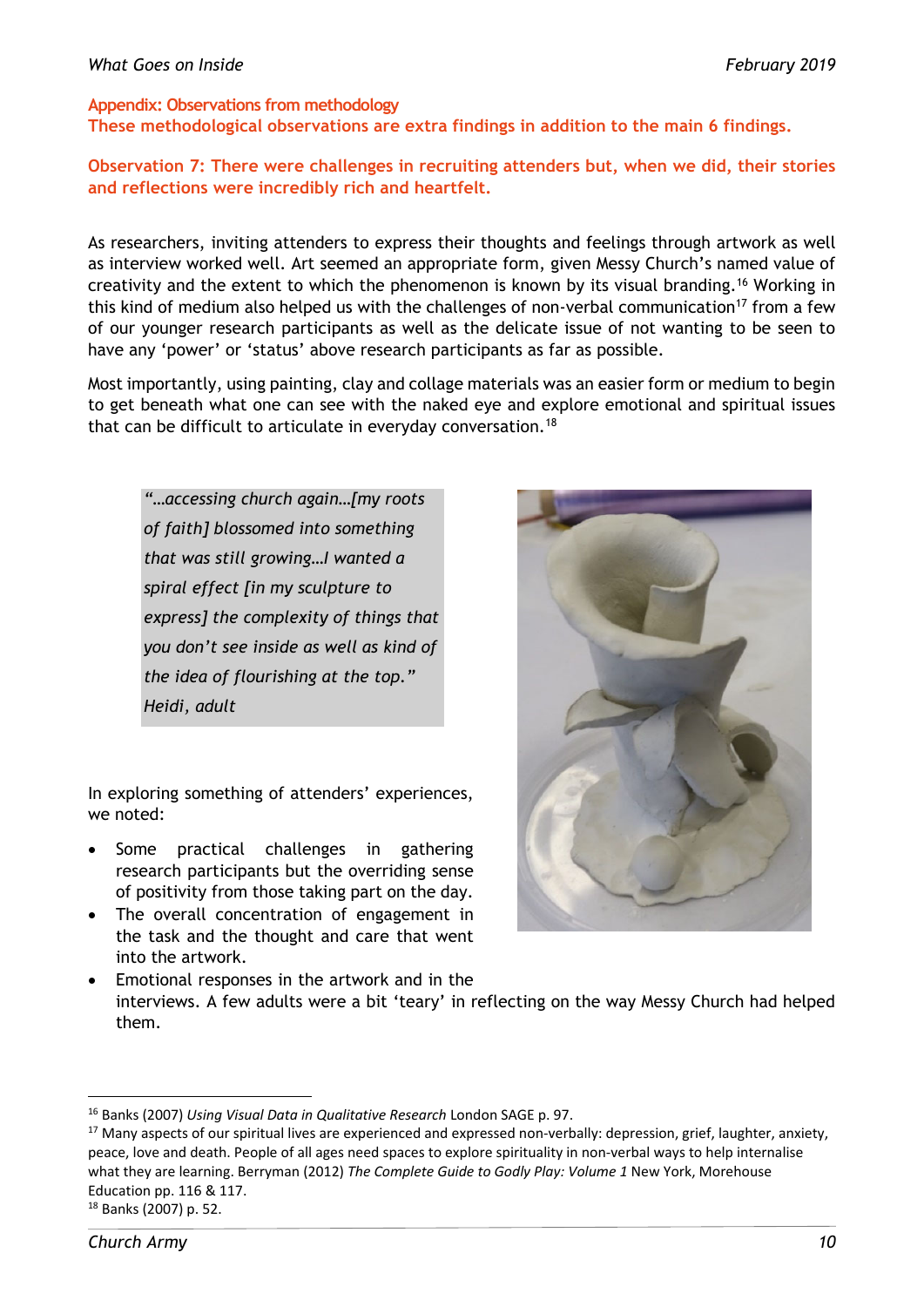#### *What Goes on Inside February 2019*

Extensive use of symbol, colour and shade to express complex inner thoughts and feelings.<sup>19</sup> Many symbols were to be expected (cross, path, heart), but some surprises too. This links to Zahniser's observation that disciplers working cross-culturally should become experts in working with symbols.20

## **Observation 8: Despite the specific life stage Messy Church serves and the familiar format of gathering, there are many different perspectives 'in the room'.**

It came as no great surprise that every person had their own unique story to tell. Listening to our research participants reminded us that if our group were potentially representative of those gathering at a typical Messy Church, it is extremely difficult to neatly categorise them or generalise their experiences.

To any casual observer who assumes the same kinds of people always attend Messy Church, they should note:

- Some adults said they had made the decision to begin following Jesus many years ago. A few adults commented that they were just at the start of their journey or beginning again. One adult said he wasn't religious but respected the views of others.
- A few of the responses from the 11-16-year-olds were particularly rich as they reflected on the ways

*"[The pathways] are all in different directions and it doesn't matter where they start, or where they end, and they can even swap over…so that we're all following a path but we're all understanding in different ways." Mrs Bean, adult* 

that Messy Church helped them follow Jesus, for example engaging positively with LGBTQ+ issues or how the hope in Jesus taught in Messy Church helps them cope with the pressures of school.

- As mentioned elsewhere, Messy Church was perceived as a place of acceptance and respect of different perspectives and faith journeys.
- Art was appreciated for the way it allowed people to express different journeys. One person even wished there were more colours available on the day to express people's different journeys through their sculpture!
- Roles and responsibilities are varied, fluid and not easy to summarise/categorise. In the recruitment process, it was not easy to separate out which adults were the main leaders of their Messy Church, which were part of the leadership team, those who helped on the day or those who simply attended with their children.

<sup>&</sup>lt;sup>19</sup> The initial presentation contained symbol and colour which may account for some of the visual content in the responses.

<sup>20</sup> *"Because symbols bring together a lot for people in a compact form, they represent powerful discipling tools."* Zahniser (1997) *Symbol and Ceremony: Making Disciples Across Cultures* Monrovia CA MARC, p. 81.